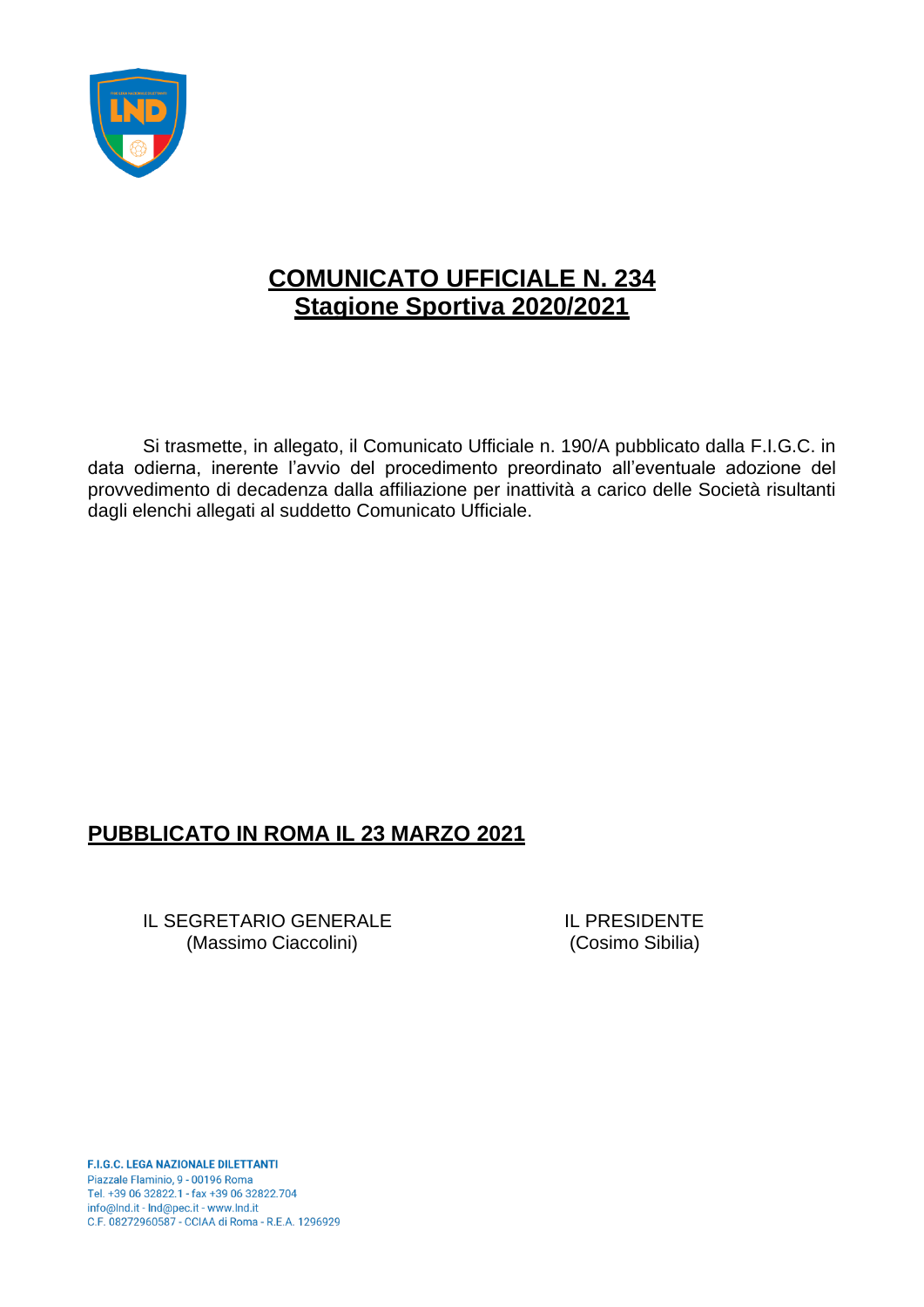**C.R. CAMPANIA – L.N.D.** A.S.D. A.F.F.E. NOCERA 100 A.S.D. AC BLACKSLIONS A.S.D. ACADEMY FUTSAL MARIGLIANO A.S.D. ACCIAROLI 2017 A.S.D. ALBA SANT AGATA DE GOTI A.S.D. ALBANELLA ANGRI FOOTBALL CLUB ASD A.S.D. ANTONIO BARONE CICCIANO A.S.D. ATHLETIC FUTSAL OTTAVIANO A.S.D. ATHLETIC GROTTOLELLA A.S.D. ATLETICO EOL C5 EBOLI A.S.D. ATLETICO F.A.A.B. A.S.D. ATLETICO PAOLISI 2017 A.S.D. ATLETICO POMPEI A.S.D. ATLETICO SORRENTO 2016 A.S.D. AUDAX MELITESE A.S.D. CALCIO POLLA A.S.D. CAMEROTA A.S.D. CAMPANIA FUORIGROTTA 2016 A.C.D. CAPRIOLI S.S. CARINARO A.S.D. CASTEL CAMPAGNANO A.S.D. CESINALI CALCIO A.S.D. CIRO VIVE A.S.D. COLLIANO FUTURA A.S.D. DINAMO CASERTA A.S.D. EBOLITANA CALCIO 1925 S.S.D. ELYSIUM CALCIO A.S.D. F.C. AFRAGIRL A.S.D. F.C. QUALIANO CALCIO A.S.D. F.C.RISTOR LETTERE 1995 A.S. FI.PE A.S.D. FIMAS SPORTING CLUB A.S.D. FLUMERI F.C. FOGLIANISE A.S.D. FOOTBALL CLUB PAOLISI 992 A.S.D. FORIA SAN MAURO A.S.D. FRAGNETO L ABATE A.S.D. FRAZIONI UNITE A.S.D. FREQUENTUM CALCIO 2013 A.S.D. FUTSAL CAPACCIO PAESTUM A.S.D. FUTSAL CONTRONE A.S.D. FUTSAL PARETE A.S.D. FUTSAL PHOENIX A.S.D. GAETANO BILOTTO A.S.D. GALDESE 1978 A.S.D. I GROTTAMINARDESI 1983 G.S. IL MANDAMENTO A.S.D. LA MONTEMARANESE 2014 A.S.D. LAURO A.S.D. LELLO DEL MONACO C5 ASDPOL LIBERTAS S.G.BATTISTA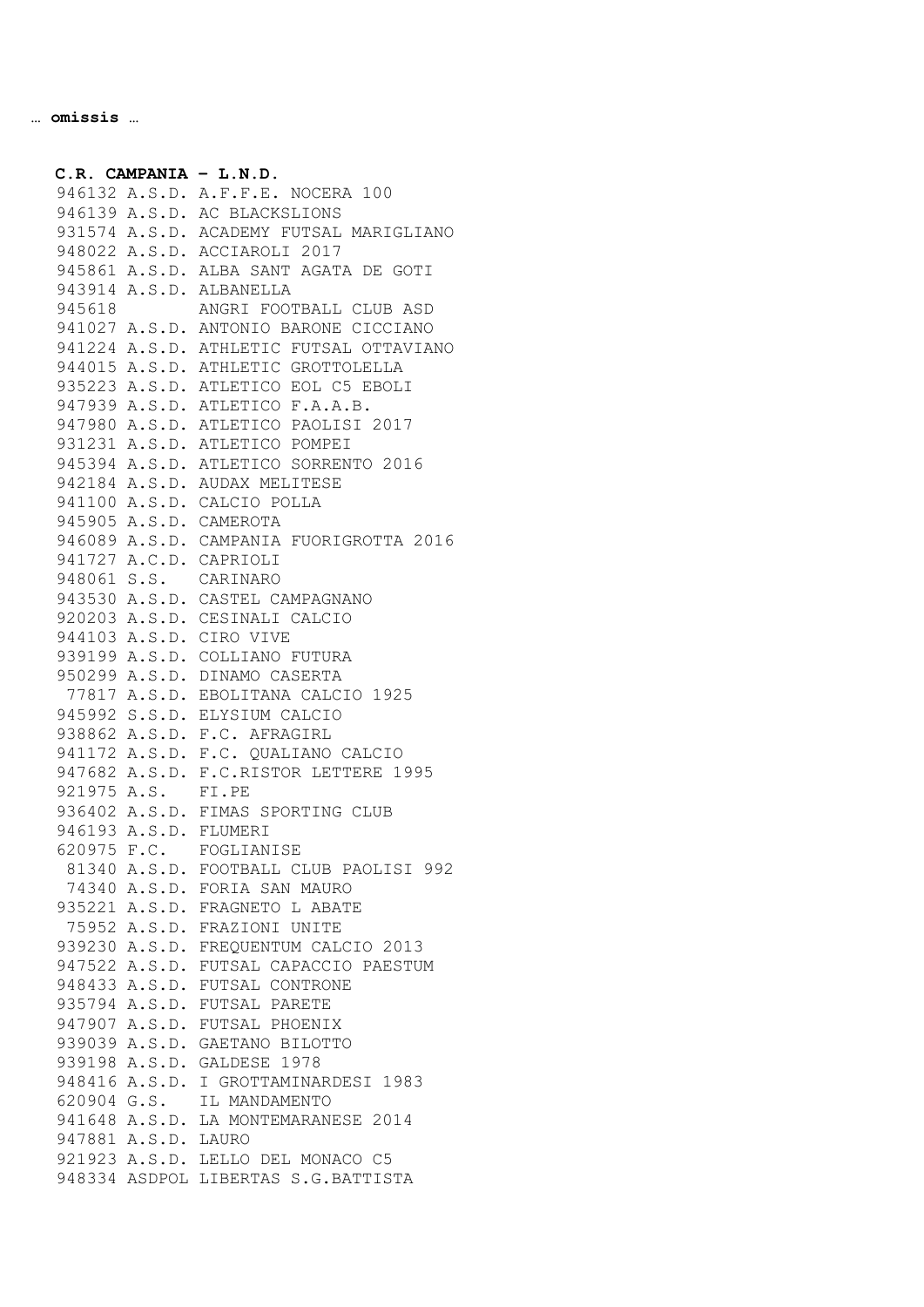A.S.D. MC DELFINO C5 FEMMINILE A.S.D. MONTELEONE U.S.D. MONTORO A.S.D. MUTRIA SPORT A.S.D. NAPOLI SOCCER WOMEN S A.S.D. NUOVE FRONTIERE A.S.D. OSPEDALETTO A.S.D. PASSO ECLANO 2017 A.S.D. PATTANO 1966 A.S.D. PIAZZESE MONTORO ASDPOL PIGNATARO MAGGIORE A.S.D. POGGIOSOCCER A.S.D. POLISPORTIVA CARBONARESE A.S.D. POLISPORTIVA PADULA A.S.D. PRIDE FRATTESE FEMMINILE A.S.D. PRIGNANO A.S.D. REAL ACERRANA FUTSAL A.S.D. REAL AMICIZIA A.S.D. REAL AVERSA A.S.D. REAL CIVITELLA REAL COLLEPIANO A.S.D. A.S.D. REAL FORINO CALCIO A.S.D. REAL FUTSAL FRACTA A.S.D. REAL GLADIATOR A.S.D. REAL LUSCIANO 2016 A.S.D. REAL MONTELLA A.S.D. REAL PAGANI FUTSAL A.S.D. REAL PARTENOPE A.S.D. REAL PATTANO 2016 A.S.D. REAL PROTOPISANI A.S.D. REAL SAN GENNARELLO A.S.D. REAL SAN GREGORIO A.S.D. REAL SANT ANASTASIA 1945 A.S.D. REAL SASSANO P.PACIELLO A.S.D. REAL SAVIANO A.S.D. REAL VILLA FUTSAL A.S.D. REY FUTSAL A.S.D. RINASCITA SPARANISE RINASCITA U.S.VICO A.S.D. RIZLA GROUP SERINO A.S.D. S.M. FRATTAMINORESE ASD.US SAN GREGORIO POL.D. SAN MARTINO VALLE CAUDINA U.S. SAN NICOLA BARONIA A.S.D. SANFRAMONDI CALCIO A.S.D. SAPRI 1928 U.S. SCAMPITELLA A.S.D. SCARIO U.S. SERINO 1928 A.S.D. SIMONE FIERRO F.C. A.S.D. SIRIGNANO 1963 FC.D. SOCCAVO A.S.D. SPORT SANTA PAOLINA A.S.D. SPORTING ACERNO A.S.D. SPORTING CASAPULLA FBC A.S.D. SPORTING DRAGONEA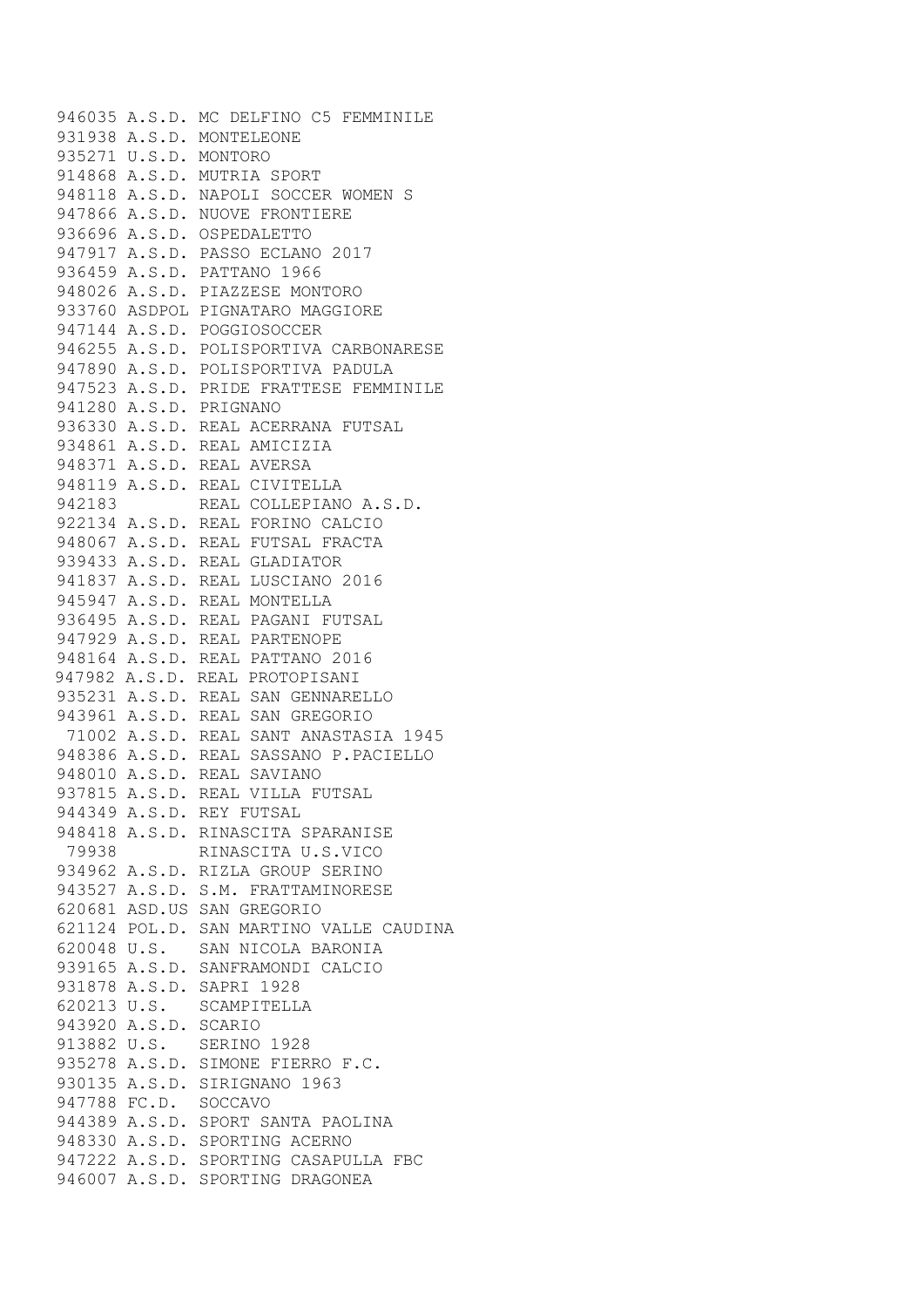F.C.D. SPORTING VALLESACCARDA SPRINT A.S.D. A.C. STIO CILENTO A.S.D. TIFATINI FUTSAL A.S.D. TONIA FUTSAL AVERSA C5 A.S.D. TORCHIARA CALCIO A.S.D. VALLE AVELLINO A.S.D. VALLO FOOTBALL CLUB A.S.D. VAMOS COMPANY GRAGNANO A.S.D. VAS CALCIO A.S.D. VEGAS CLUB A.S.D. VESEVO SAN SEBASTIANO A.S.D. VIGNALE CALCIO 2009 A.S.D. VIGOR CASTELLABATE A.S.D. VILLA 2015 A.S.D. VIRTUS CARAFA A.S.D. VIRTUS EREDITA A.S.D. VIRTUS FUTSAL ACERRA A.S.D. VIRTUS GIOVENTUS G.E.O. A.S.D. VIRTUS VARCATURO A.S.D. VISCIANO BELLA VITA 2013 A.S.D. VIVAIO MEAZZA CASTIGLIONE

**Le dichiarazioni di inattività relative alle società suindicate sono state pubblicate sui Comunicati del Comitato Regionale Campania, se non diversamente segnalato, di seguito elencati.**

```
C.U.n.33 del 28.3.2019(Del. Prov. AV)
C.U.n.36 del 18.4.2019(Del. Prov. AV)
C.U.n.51 del 31.10.2018
C.U.n.52 del 2.11.2019
C.U.n.59 del 11.4.2019(Del.Prov.SA)
C.U.n.67 del 20.12.2018
C.U.n.79 del 18.1.2019
C.U.n.102 del 21.3.2019
 C.U.n.108 del 4.4.2019 … omissis …
```
**C.R. CAMPANIA – SETTORE GIOVANILE E SCOLASTICO** SCCN.D A.N.D.S. A.S.D. ACADEMY FOOTBALL PALMESE A.S.D. ACADEMY SOCCER AFRAGOLA A.S.D. ACADEMY SOCCER PORTICI A.S.D. ACCADEMIA CALCIO SPORT L. A.S.D. ACCADEMIA CALCIO 2012 A.S.D. ACCADEMIA FLEGREA A.S.D. ACCADEMIA PONTICELLI A.S.D. ALIMATA I E A A.S.D. ANTONIO MOSCATO A.S.D. ARRIAP A.S. ATENA LUCANA A.S.D. ATLETICO ARDOR A.S.D. ATLETICO BARONISSI A.S.D. ATLETICO BRACIGLIANO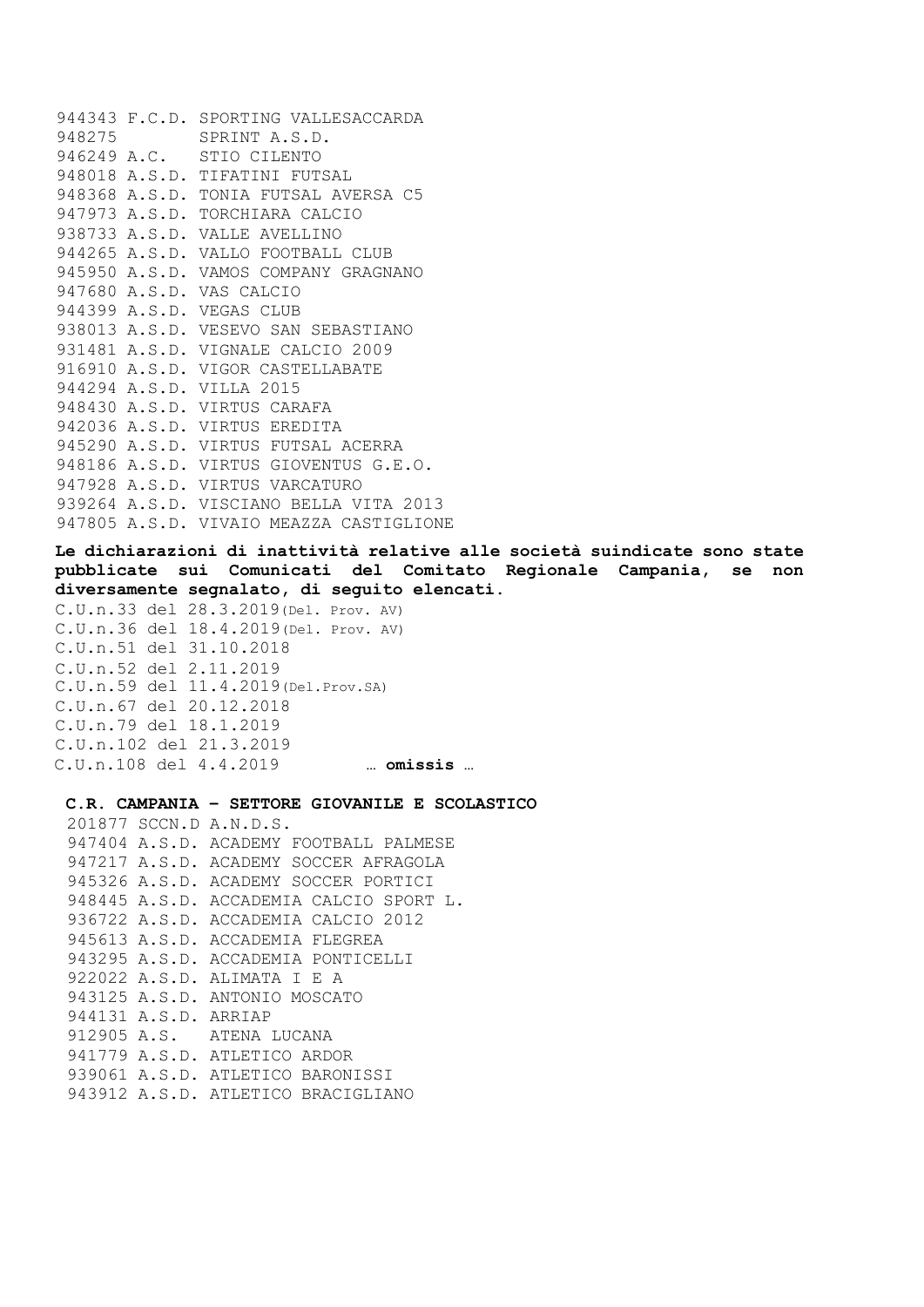A.S.D. ATLETICO CORBARA A.S.D. ATLETICO POSEIDON A.S.D. ATLETICO VOMERO A.S.D. AVERSA SPORTING ACADEMY S.P.D. AZZURRA A.S.D. BELLONA FIVE SOCCER POL. BOSCOTRECASE GIOVANILE A.S.D. BOYS CALCIO BOSCOREALE A.S.D. BOYS SCAFATESE A.S.D. BUONALBERGO CALCIO A.S.D. CALATIA CALCIO MADDALONI A.S.D. CAMPANIA FELIX F.C.D. CAMPANIA PONTICELLI A.S. CARMINE SPERANZA S.S.C. CASANDRINO A.S.D. CASGC AVERSA A.S.D. CASTEL VOLTURNO S.S.D. CENTRO ESTER A.S.D. CITTA DELLE ACQUE SOCCER A.P.D. CLUB SERRE A.S.D. CONZA E S. ANDREA A.S.D. COPS SOCCER CLUB A.S.D. DI DIO TEAM V.VITULANESE A.S.D. DI PUCCIO A.S.D. DON BURO A.S.D. DREAM SOCCER PARK A.S.D. ENZO MORETTI ACADEMY A.S.D. ERACLE PAESTUM A.S.D. FAIR PLAY DLF SALERNO A.S.D. FOOTBALL ACADEMY SELECTED A.S.D. FOOTBALL DREAMS MIANO A.S.D. FUTSAL TUFINO A.S.D. G.CLAUDIO IANNUCCI A.S.D. GIGLIO CALCIO A.S.D. GIOVANI MURIALDINI A.S.D. HIRPINIA ACADEMY S.C. IL PENTAGONO A.S.D. INTERCASERTANA V.MORETTI A.S.D. INTERNAPOLI CALCIO A.S.D. J.J.ROUSSEAU A.S.D. LA FENICE A.S.D. LIBERTAS S.GIOVANNI BOSCO A.S.D. LUSCIANO NORMANNA ASD.CS MARCO MEROLLA A.S.D. MARE SCUS AGROPOLI A.S.D. MASSA EUROPA U.S.D. MATTEO SPADAFORA A.S.D. MEMORIAL FELICE CERCIELLO P.G.S. MICHELE MAGONE A.S.D. MONACO S.CECILIA A.S.D. MUGNANO CALCIO A.S.D. NAPOLIDUE A.S.D. NEW LINE CASORIA NEW LIONS ACCADEMY A.S.D A.S.D. NEW TEAM A.S.D. NOCERA SUPERIORE